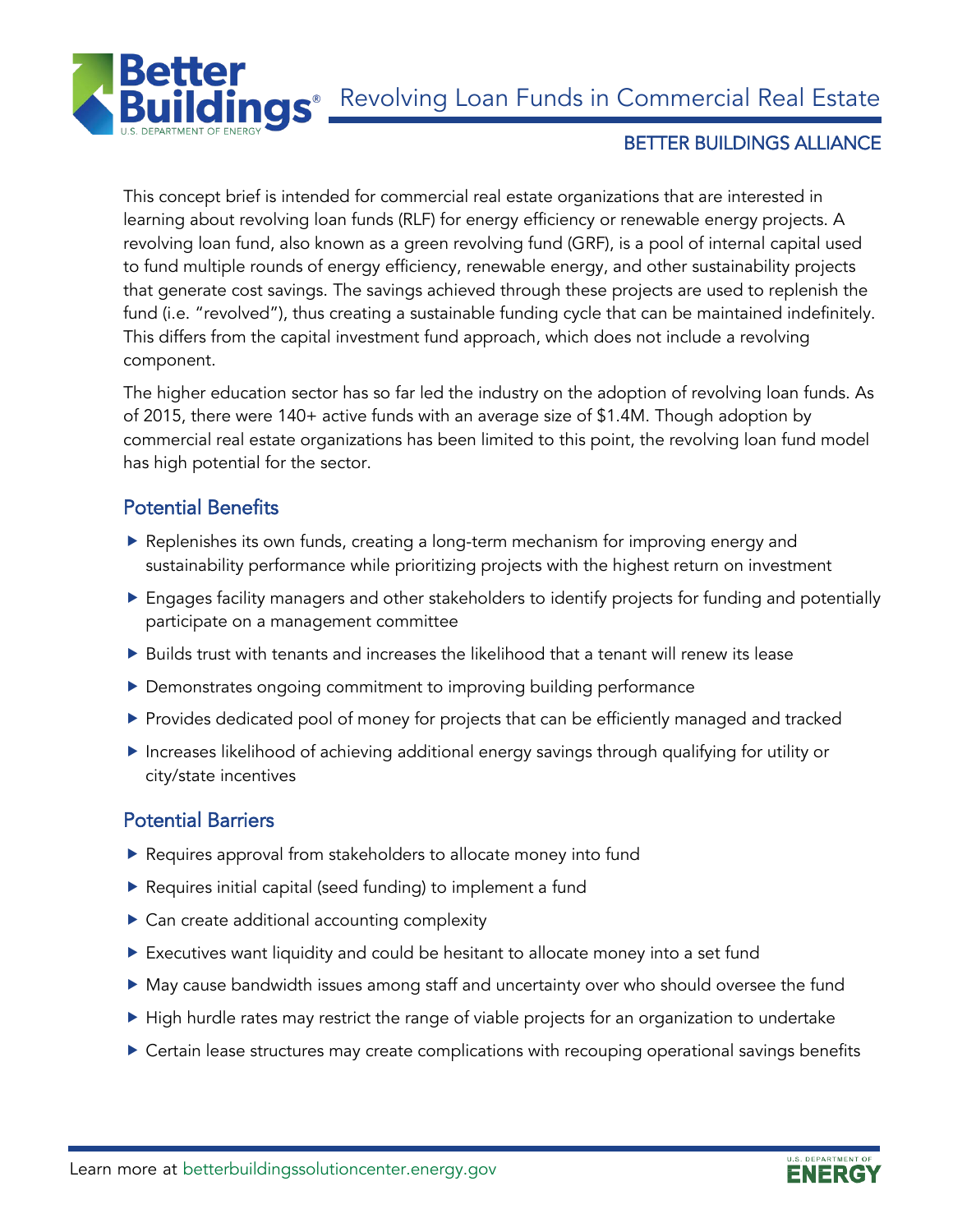

## Elements to Consider

## Seed Funding

Revolving loan funds are established through an initial allocation of capital into the fund which is typically referred to as seed funding. Seed funding can occur in one allocation or multiple allocations over time. Factors to consider when assessing fund sizing include project volume and potential return on investment, organizational capital that is available for use, and staff bandwidth to manage fund.

### **Accounting**

The accounting system of a revolving loan fund dictates the procedures for how capital is transferred to and from the fund, enabling the financing of projects and recouping of operational savings. Organizations may create a discrete fund account or simply track costs and savings separately in existing accounts.

### Fund Replenishment

The installed energy efficiency or renewable energy projects at each property will generate immediate savings through lowered operating costs. These savings will in turn help to replenish the revolving loan fund over time, and both the portion of annual savings revolved as well as the total amount of savings revolving in the fund can vary based on need. There is often a tradeoff between sharing operational savings with properties and the need to quickly replenish and expand the fund, and the mechanisms of how the fund is replenished can be tailored to suit the needs of an organization.

### **Oversight**

A revolving loan fund may be managed by a single individual, an organizational department or office, or a committee of stakeholders drawn from throughout the organization. The size and scope of the fund will likely determine the necessary management strategy.

# Taking Action at your Organization

### Assess the Feasibility

It's important to first assess the feasibility of a revolving loan fund at your organization. While the components of a fund could be altered to meet the needs of any business model, revolving loan funds are generally best suited for single-fund organizations that typically have longer hold periods for properties and less structural complexity.